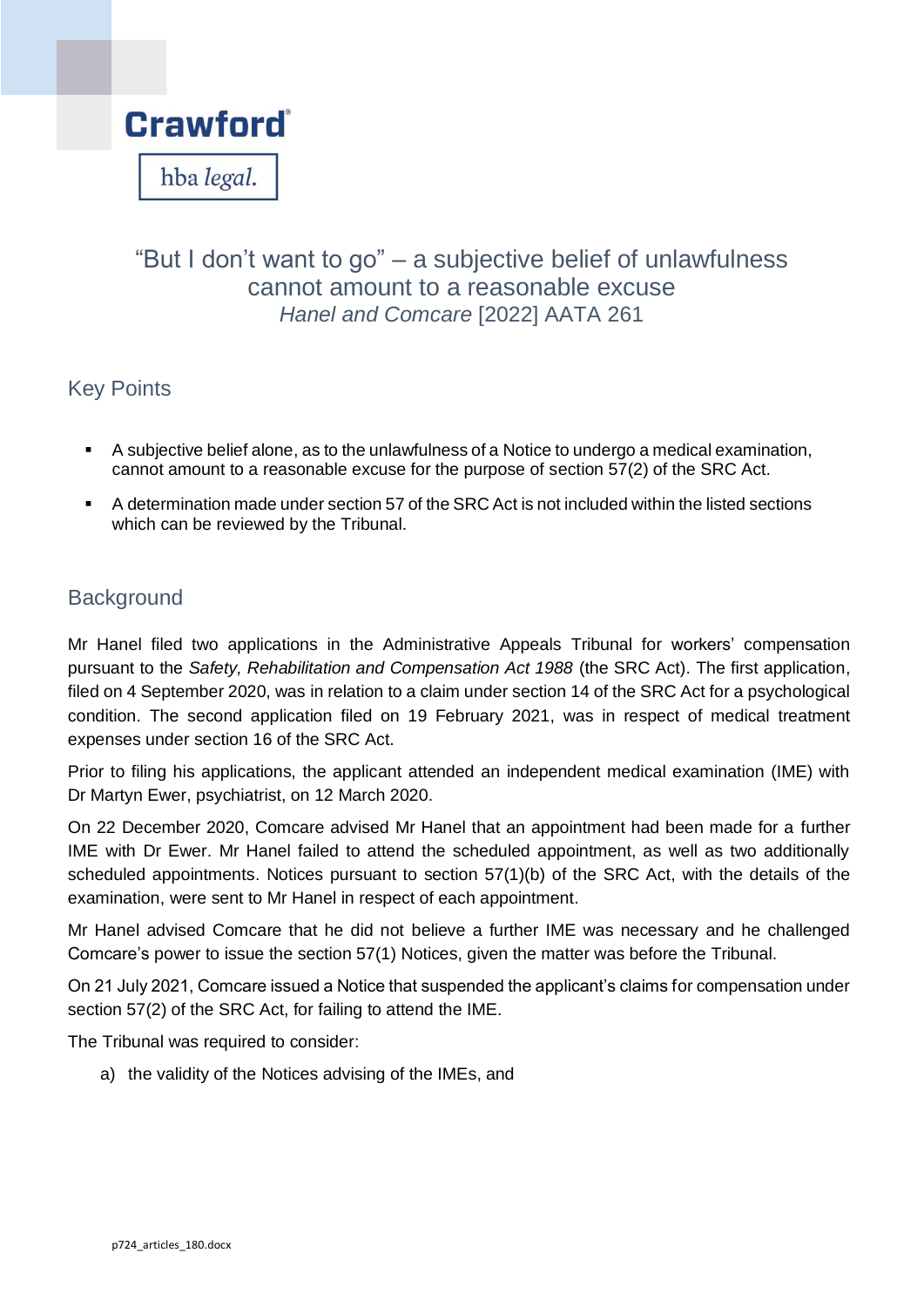

b) whether Mr Hanel's rights to continue the Tribunal proceedings were suspended pursuant to s57(2) of the SRC Act.

### The Law

Section 57 of the SRC Act provides that:

#### 1. Where:

(a) a notice has been given to a relevant authority under section 53 in relation to an employee; or

(b) an employee has made a claim for compensation under section 54;

the relevant authority may require the employee to undergo an examination by one legally qualified medical practitioner nominated by the relevant authority.

2. Where an employee refuses or fails, without reasonable excuse, to undergo an examination, or in any way obstructs an examination, the employee's rights to compensation under this Act, and to institute or continue any proceedings under this Act in relation to compensation, are suspended until the examination takes place.

### **Conclusion**

Mr Hanel argued that both the section 57(1) and section 57(2) suspension Notices were invalid.

The Tribunal considered that there was no impediment to Comcare requesting that Mr Hanel attend an IME at a time when proceedings are before the Tribunal and noted that there can be good reasons for that to occur, including when there has been a change in the medical condition, whether the employee has ceased to be incapacitated for work because of that medical condition, whether the condition has worsened, or whether having regard to further evidence a question may arise as to whether employment was the cause of the condition.

The Tribunal held that Mr Hanel's submission that he was not sufficiently advised about the reason for the request for the IME, lacked merit, particularly having regard to the communication between himself and Comcare over the period of time when three valid s 57(1) Notices advising of the IME were sent to him.

The Tribunal agreed with Comcare's contention that Mr Hanel's subjective belief alone as to the unlawfulness of a Notice to undergo an IME cannot amount to a reasonable excuse for the purpose of